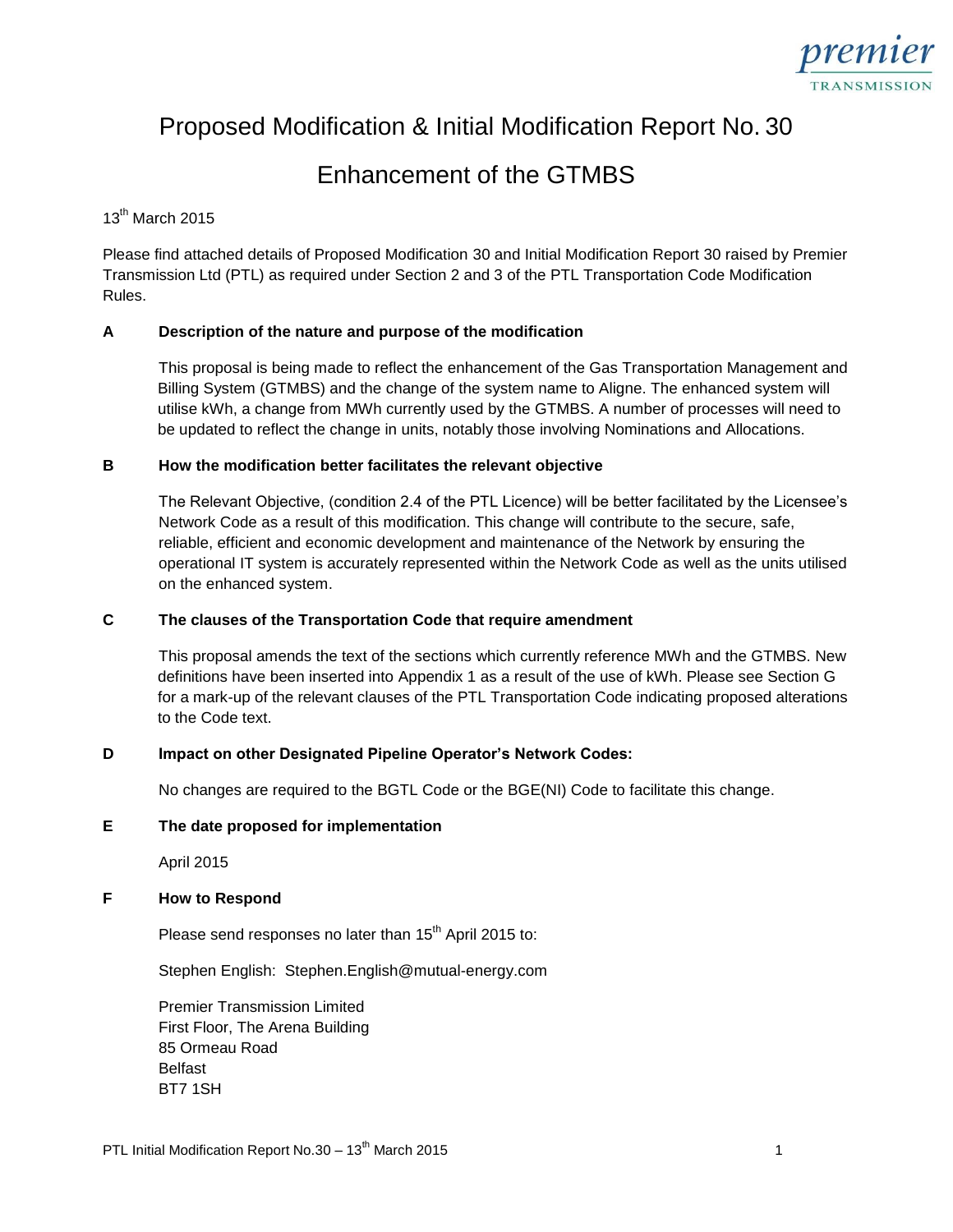

# **G Proposed Legal Text**

*Amend section 20 of the Contents list as follows:*

#### 20. GENERAL

- 20.1 Gas Transportation Management and Billing System<br>20.2 Failure of GTMB-Aligne System
- Failure of **GTMB Aligne System**
- 20.3 Licence to use **GTMB-Aligne System**<br>20.4 Provision and return of Licensed Soft
- 20.4 Provision and return of Licensed Software and Materials<br>20.5 Notices
- **Notices**
- 
- 20.6 Waiver<br>20.7 Severar Severance
- 20.8 Entire Agreement
- 20.9 Gas users or shippers
- 20.10 Third party rights
- 20.11 Assignment
- 20.12 Definitions and interpretations
- 20.13 Survival of existing capacity reservations
- 20.14 Initial Capacity Reservation
- 20.15 Initial Accession to the Code
- 20.16 Agents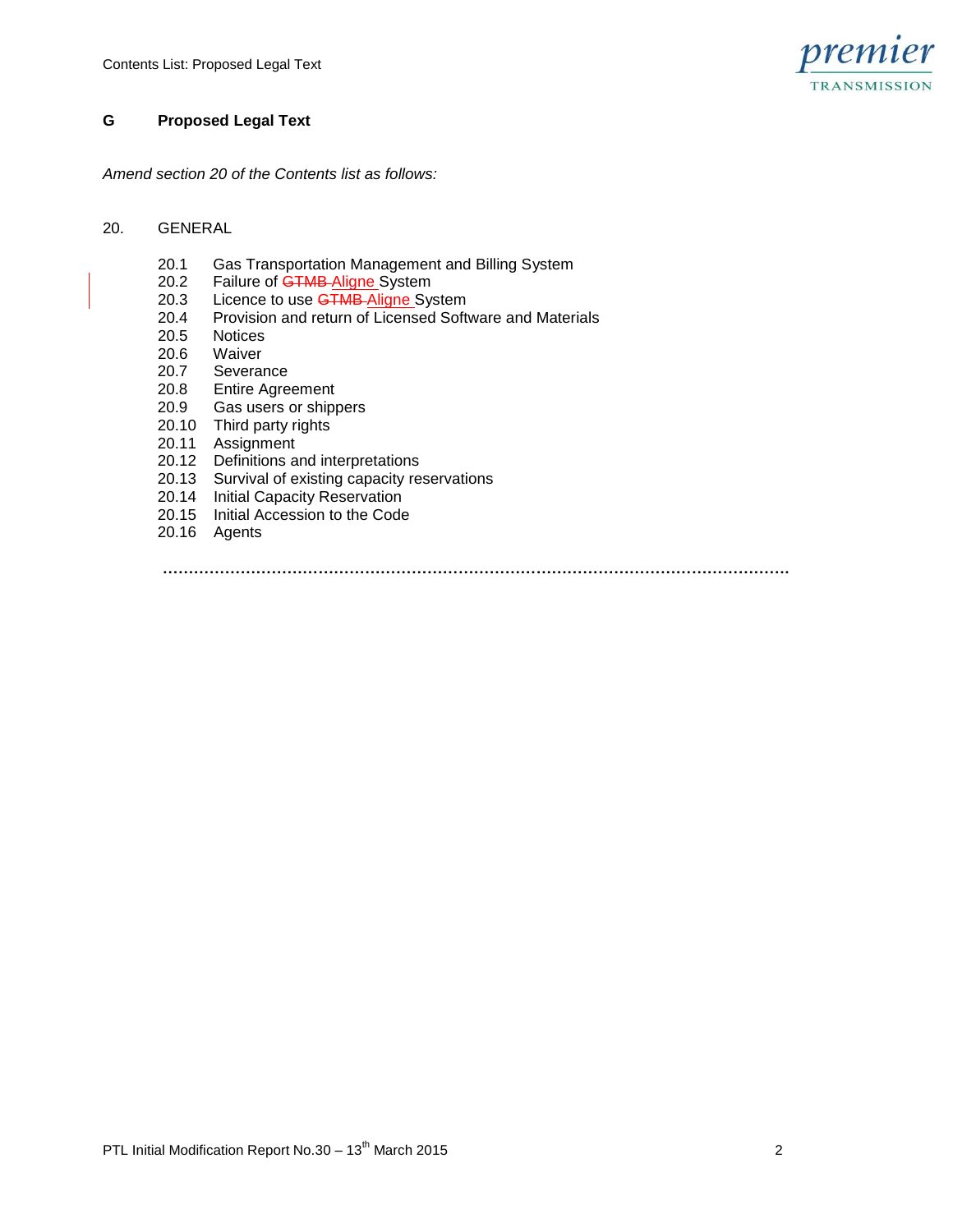

*Amend section 2.1 to read as follows:*

## **2. NOMINATIONS**

#### **2.1 Introduction**

- 2.1.1 A Shipper shall make nominations to Premier Transmission in accordance with this section 2 for the quantities in which it wishes to deliver gas to and offtake gas from the Transportation System on a Day.
- 2.1.2 Renominations shall allow a Shipper to renominate quantities to Premier Transmission in accordance with the provisions of this section 2, as the Shipper's requirements change.
- 2.1.3 Premier Transmission shall make nominations and renominations to the Moffat Agent in respect of the delivery of gas to the Moffat Entry Point on behalf of a Shipper. A Shippers' NTS Shipper agrees in the Moffat Administration Agreement to make nominations to the Moffat Agent in respect of the delivery of gas to the Moffat Entry Point on behalf of a Shipper. The Moffat Agent agrees in the Moffat Administration Agreement to seek to match Premier Transmission's nominations with those of a Shippers' NTS Shipper.
- 2.1.4 In this Code:
	- (a) **"Available Interruptible Capacity"** means the capacity of the Transportation System which Premier Transmission determines is, from time to time, available to meet Interruptible Nominated Quantities based upon:
		- (i) the capacity of the PTL System;
		- (ii) the aggregate of all Firm Nominated Quantities in respect of the Transportation System;
		- (iii) the aggregate of all Firm Nominated Quantities at the relevant Exit Point;
		- (iv) the capacity which BGE (UK) will make available to Premier Transmission under the BGE (UK) Transportation Agreement;
		- (v) the capacity of the Belfast Gas System and
		- (vi) At the discretion of Premier Transmission, any interruption notice received by Premier Transmission from BGE(UK) in accordance with section 6.1.3.

so that for the avoidance of doubt it shall not be less than the aggregate of all Firm Capacity allocated less the aggregate of all Firm Nominated Quantities at an Exit Point.

- (aa) **"Available Interruptible VRF Capacity"** means the capacity of the Transportation System which Premier Transmission determines is, from time to time, available to meet Interruptible VRF Nominated Quantities based upon:
	- (i) the Available Interruptible Capacity;
	- (ii) the level of Firm Nominated Quantities and Interruptible Nominated Quantities at Belfast Gas Exit Point No 1, Belfast Gas Exit Point No 2 and Belfast Gas Exit Point No 3, Stranraer Exit Point and Ballylumford Exit Point;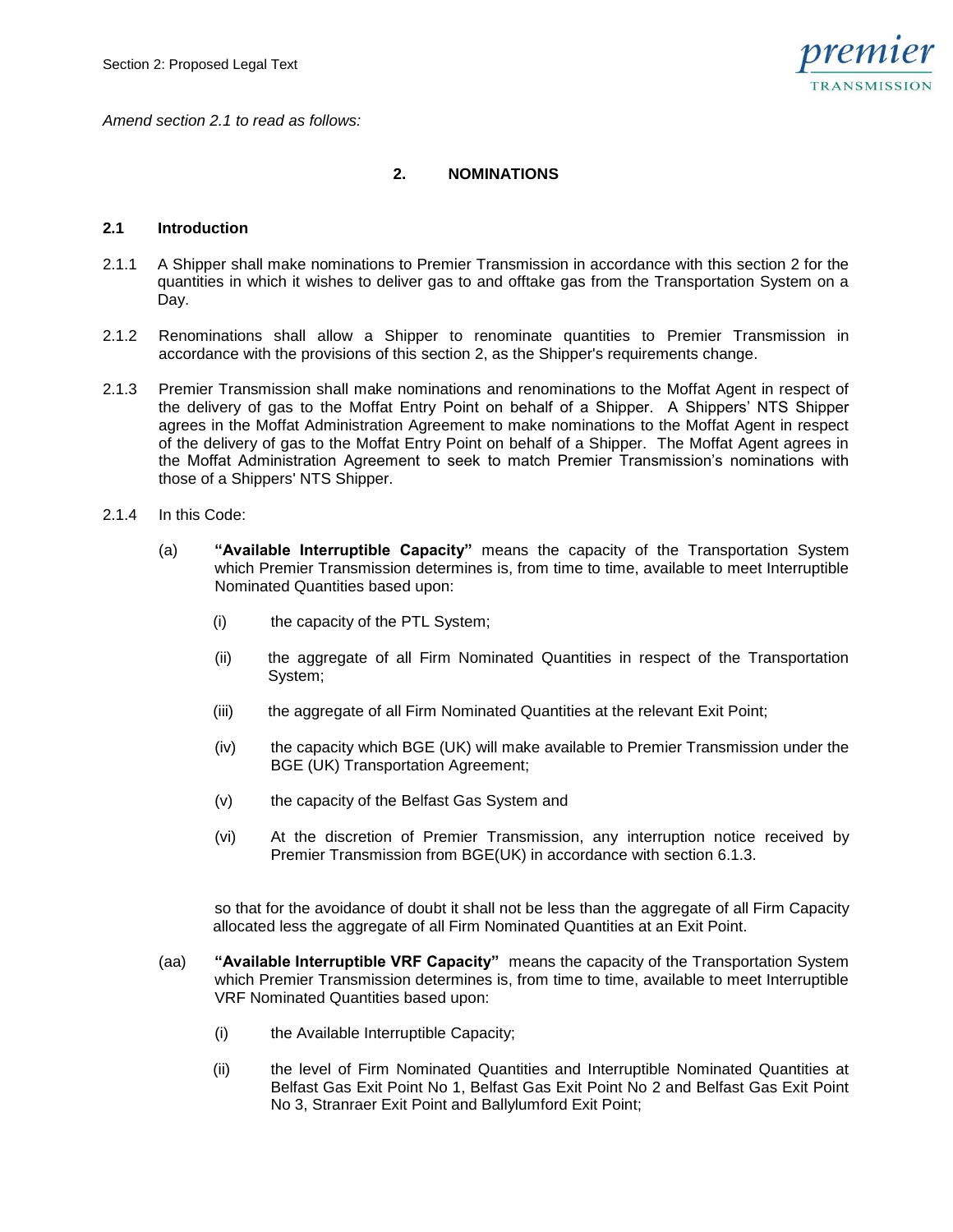

- (iii) the level of Interruptible VRF Nominated Quantities at Belfast Gas Exit Point No 4 and Moffat Virtual Exit Point;
- (iv) the information which is available to Premier Transmission concerning the matters referred to in (a) to (c) below, being:-
	- (a) the level of Interruptible VRF Nominated Quantities at the Carrickfergus Virtual Entry Point;
	- (b) the level of Firm Nominated Quantities and Interruptible Nominated Quantities at the South-North Entry Point;
	- (c) the level of Interruptible VRF Nominated Quantities at the South-North Virtual Exit Point;

and in respect of Carrickfergus Virtual Exit Point shall not exceed the **"Maximum Available Interruptible VRF Capacity (Carrickfergus)"** and in respect of Moffat Virtual Exit Point shall not exceed the **"Maximum Available Interruptible VRF Capacity (Moffat Virtual Exit Point)"**

- (b) **"Aggregate Nominated Quantity"** is the aggregate of any Firm Nominated Quantity and Interruptible Nominated Quantity and where applicable, Interruptible VRF Nominated Quantity of a Shipper at an Exit Point or Moffat Virtual Exit Point in respect of a Day;
- (c) **"Nomination"** is a Shipper's nomination to Premier Transmission of a Firm Nominated Quantity or an Interruptible Nominated Quantity to be offtaken from an Exit Point on a Day. For the avoidance of doubt a Shipper shall submit separate Nominations in respect of a Firm Nominated Quantity and an Interruptible Nominated Quantity. A Nomination shall be made in accordance with this section 2;
- (cc) **"Interruptible VRF Nomination"** is a Shipper's nomination to Premier Transmission of an Interruptible VRF Nominated Quantity to be offtaken from an Exit Point or Moffat Virtual Exit Point on a Day. For the avoidance of doubt a Shipper's Interruptible VRF Nomination shall be submitted separately from its Nominations in respect of a Firm Nominated Quantity and an Interruptible Nominated Quantity. An Interruptible VRF Nomination shall be made in accordance with this section 2. Interruptible VRF Nominations shall not be permitted in respect of Belfast Gas Exit Point No 2 and Belfast Gas Exit Point No 3;
- (d) **"Ballylumford Nomination"** means a Nomination or a Renomination or an Interruptible VRF Nomination of gas which is nominated to exit the PTL System at the Ballylumford Exit Point and which will exit the NI Network at that point;
- (e) **"Stranraer Nomination "** means a Nomination or a Renomination or an Interruptible VRF Nomination of gas which is nominated to exit the PTL System at the Stranraer Exit Point;
- (f) **"Belfast Gas Exit Point No 1 Nomination"** means a Nomination or a Renomination or an Interruptible VRF Nomination of gas which is nominated to exit the PTL System at Belfast Gas Exit Point No 1 and which will exit the NI Network at the Belfast Network Exit Points;
- (g) **"Belfast Gas Exit Point No 2 Nomination"** means a Nomination or a Renomination of gas which is nominated to exit the PTL System at Belfast Gas Exit Point No 2 and which will exit the NI Network at any exit point or points on the BGE (UK) Downstream System from which gas is offtaken for a purpose other than power generation the existence of which exit point or points Premier Transmission shall, from time to time, have given the Shippers reasonable notice of;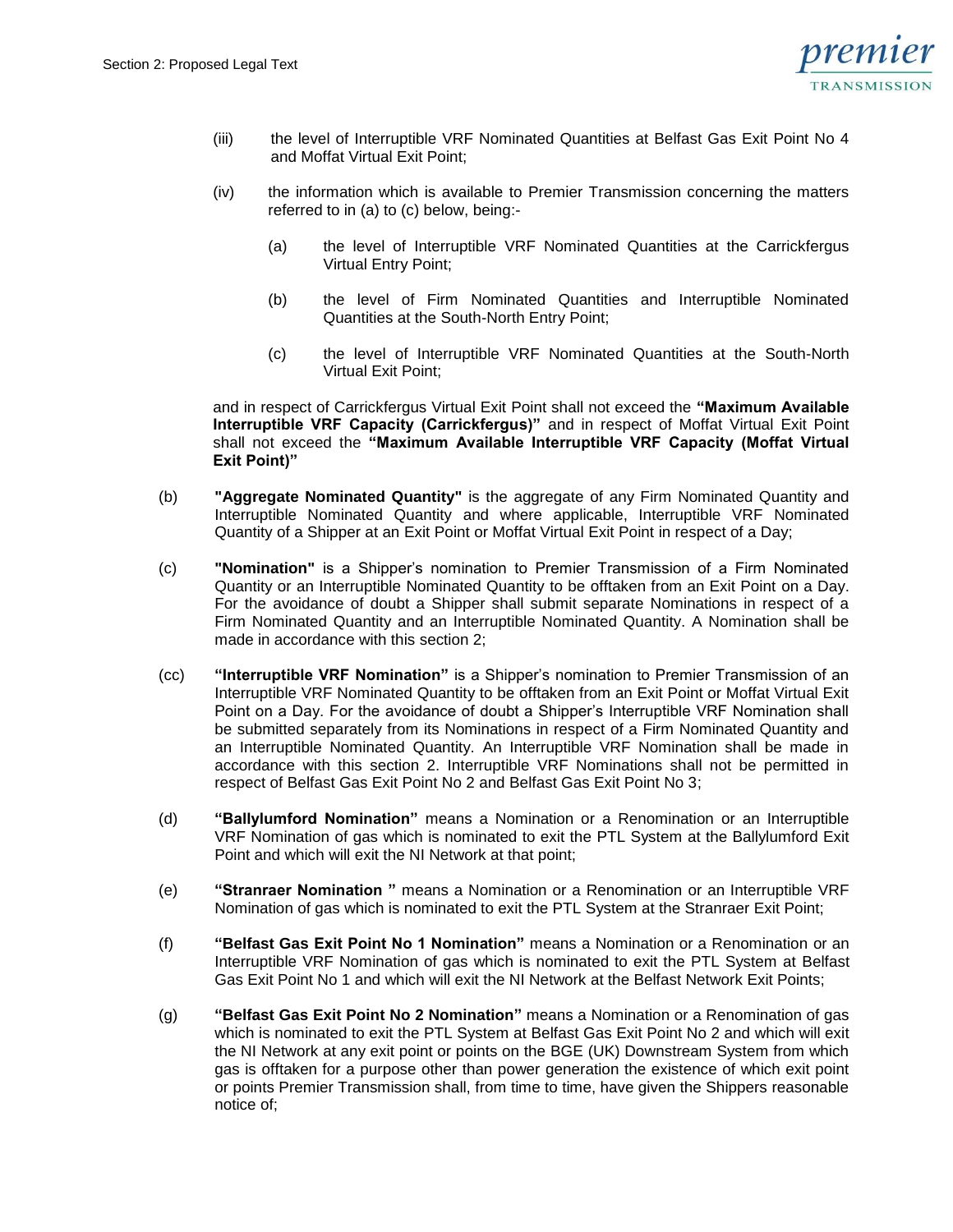

- (h) **"Belfast Gas Exit Point No 3 Nomination"** means a Nomination or a Renomination of gas which is nominated to exit the PTL System at Belfast Gas Exit Point No 3 and which will exit the NI Network at the point at Coolkeeragh at which gas exits the NI Network;
- (hh) **"Belfast Gas Exit Point No 4 Interruptible VRF Nomination"** means an Interruptible VRF Nomination which is nominated to exit the PTL System at Belfast Gas Exit Point No 4 and which will be deemed to virtually exit the NI Network at the South-North Virtual Exit Point;
- (hhh) **"Moffat Virtual Exit Point Interruptible VRF Nomination"** means an Interruptible VRF Nomination of gas which is nominated to virtually exit the Transportation System at Moffat Virtual Exit Point;
- (i) **"Renomination"** is a Shipper's nomination of a Firm Nominated Quantity or an Interruptible Nominated Quantity that revises an earlier Nomination or Renomination, or is submitted in accordance with section 2.9.2 where no Nomination has been submitted before 08:00 on D-1.
- (j) **"Renomination Amendment Quantity"** means the total amendment required in the quantity, expressed in MWKWhs, in a PTL Daily Profile in accordance with 2.10A.4.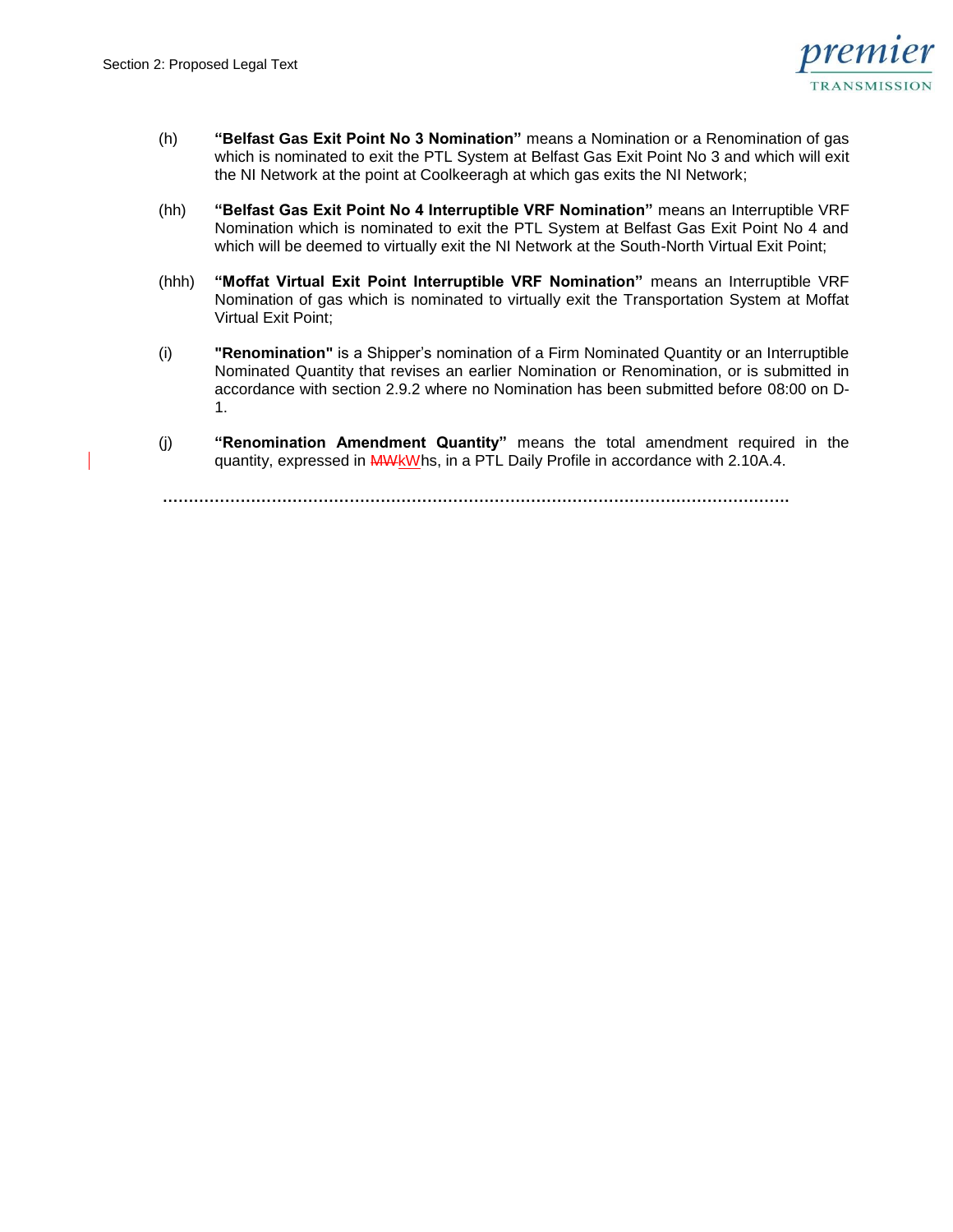

*Amend section 3.5 to read as follows:*

## **3. ALLOCATION**

#### **3.5 Allocation at an Exit Point**

3.5.1 The Initial Allocation of gas in respect of any Gas Flow Day at an Exit Point where two or more Shippers offtake gas (a "**Shared Exit Point**") shall, subject to section 3.8 and 3.7, be made in accordance with the formula set out below:

| SQe | $=$ | Qe | SNQe |
|-----|-----|----|------|
|     |     |    | ANQe |

where:-

- SQe = the quantity of Gas Allocated to a Shipper on the Gas Flow Day at the Shared Exit Point;
- Qe = the Exit Quantity on the Gas Flow Day at the Shared Exit Point;
- SNQe = the Shipper's Aggregate Nominated Quantity on the Gas Flow Day at the Shared Exit Point;
- ANQe = the aggregate of all Shipper's Nominated Quantities on the Gas Flow Day at the Shared Exit Point:

provided that, for the purposes of both SNQe and ANQe, on any Day on which no Shipper has a Firm Nominated Quantity, Interruptible Nominated Quantity or an Interruptible VRF Nominated Quantity or the Aggregate Nominated Quantities are zero (0), each Shipper which has an Exit Point Registration in respect of:

- (a) Firm Nominated Quantities, Interruptible Nominated Quantities and Interruptible VRF Nominated Quantities in relation to the relevant Shared Exit Point shall be deemed to have a Firm Nominated Quantity of one (1) MWkWh; and
- (b) Interruptible Nominated Quantities only in relation to the relevant Shared Exit Point shall be deemed to have an Interruptible Nominated Quantity of one (1) MWkWh; and
- (c) Interruptible VRF Nominated Quantities only in relation to the relevant Shared Exit Point shall be deemed to have an Interruptible VRF Nominated Quantity of one (1) MWkWh.
- 3.5.2 The Initial Allocation of gas on any Day at an Exit Point shall, subject to 3.8, where there is only one (1) Shipper which has submitted a Nomination, Renomination and/or an Interruptible VRF Nomination in respect of offtaking gas on that Gas Flow Day, allocate all of the Exit Quantity of gas to that Shipper at such Exit Point.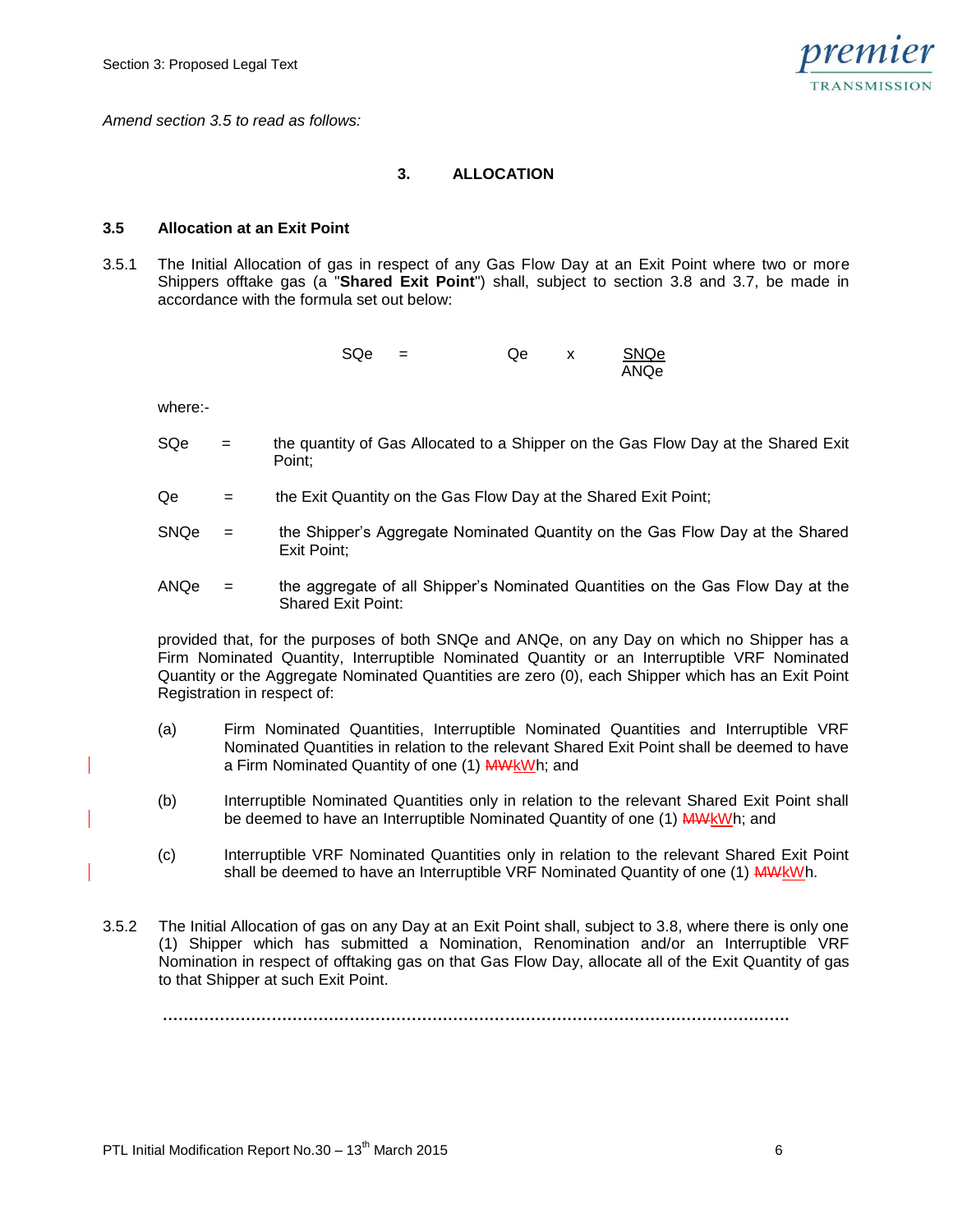

*Amend section 4.2 to read as follows:*

## **4. BALANCING AND SCHEDULING CHARGES**

#### **4.2 Exit Point Tolerance**

4.2.1 Premier Transmission shall subject to section 4.6, within ten (10) Business Days of receiving a Downstream Load Statement in respect of an Exit Point in accordance with section 17.7, calculate a tolerance, expressed as a percentage, at that Exit Point for a Shipper or Prospective Shipper using the information contained in the Downstream Load Statement as set out below (a Shippers "**Exit Point Tolerance**"):

> Exit Point Tolerance =  $100$  $TCvm$   $x$   $(a + b + c + d)$

where:

- $a = (Cvm \times Cf \text{ for Un1})$
- $b = (Cvm \times Cf \text{ for Un2})$
- $c = (Cvm \times Cf \text{ for Un3})$
- $d = (Cvm \times Cf \text{ for Un4})$
- Cvm  $=$  the maximum quantity in  $\frac{M}{W}$  MWkWh/day which may reasonably be required to supply the relevant downstream load category listed in column (2) in the table below (a **"Downstream Load Category"**) at an Exit Point on a Gas Flow Day as set out in the relevant Downstream Load Statement;
	- TCvm = aggregate of each Cvm of each Downstream Load Category;
	- Un = the number identifying the Downstream Load Category listed in column (1) of the table below;
	- Cf = Downstream Load Category weighting listed in column (3) of the table below.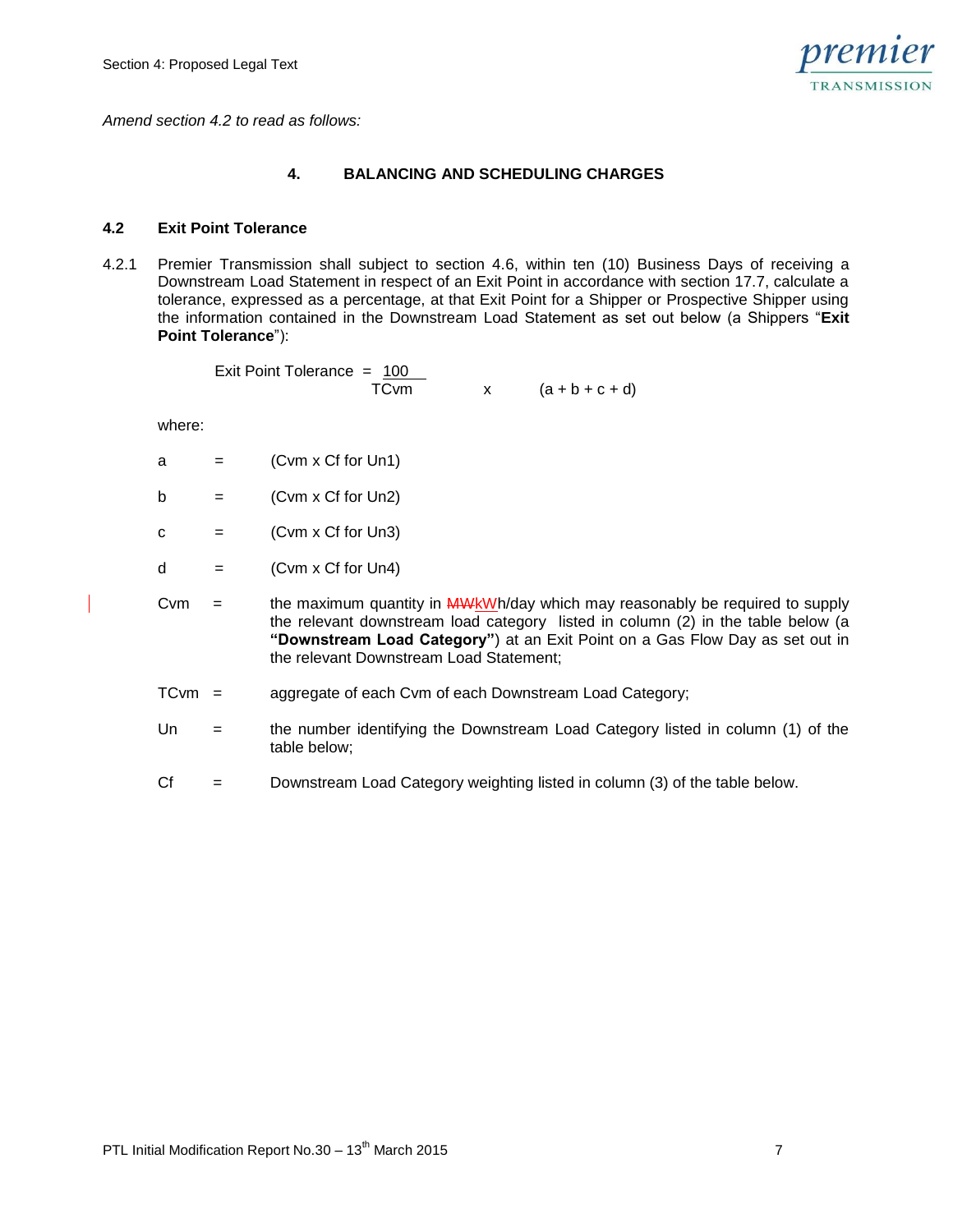

# Exit Point Tolerance Table

| (1)                                               | (2)                                                                                                                                     | (3)                                   |
|---------------------------------------------------|-----------------------------------------------------------------------------------------------------------------------------------------|---------------------------------------|
| Number identifying<br>Downstream Load<br>Category | Downstream load category                                                                                                                | Downstream Load<br>Category weighting |
| 1                                                 | Power generation consumers                                                                                                              | 3%                                    |
| $\overline{2}$                                    | Downstream consumers whose<br>loads are greater than or equal to<br>1,465,416,000 MWkWh/annum and are not<br>power generation consumers | 3%                                    |
| 3                                                 | Downstream consumers whose loads are<br>greater than or equal to 733,000 MWkWh/annum<br>but less than 1,465,416,000 MWkWh/annum         | 10%                                   |
| 4                                                 | Downstream consumers whose loads are<br>less than 733,000 MWkWh/annum                                                                   | 20%                                   |
| 5                                                 | Moffat Virtual Exit Point                                                                                                               | 0%                                    |
|                                                   | Dramier Transmission aboll within top (10) Puginese Dave of resoluting a revised Downstrop                                              |                                       |

4.2.2 Premier Transmission shall, within ten (10) Business Days of receiving a revised Downstream Load Statement in respect of an Exit Point in accordance with section 17.7, recalculate the relevant Exit Point Tolerance in accordance with section 4.2.1.

4.2.3 The Exit Point Tolerance in respect of Moffat Virtual Exit Point shall be zero (0).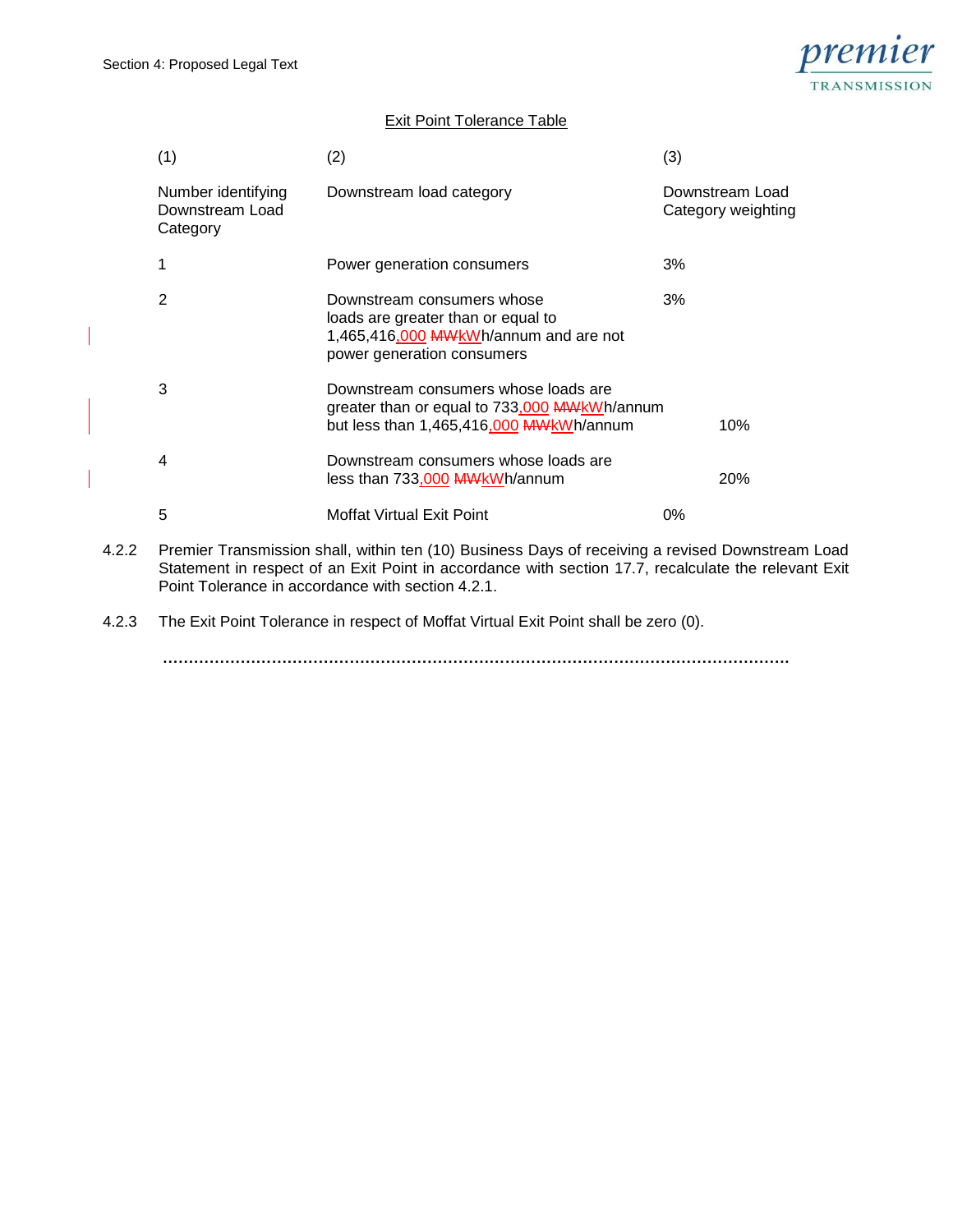

*Amend section 5.5 to read as follows:*

## **5. BALANCING AND SHRINKAGE GAS**

#### **5.5 Premier Transmission shipping Balancing Gas**

Notwithstanding any other provision of this Code Premier Transmission may, in respect of any Balancing Gas which Premier Transmission shall ship on the Transportation System:

- (a) enter on GTMBSAligne a Nomination and/or Renomination;
- (b) be deemed to receive an Initial and a Final Allocation; and
- (c) be deemed to be liable for or make claims for Off-Spec Gas or Non-Compliant Gas,

in accordance with the relevant section of this Code as though Premier Transmission were a Shipper, but solely for such purposes provided that Premier Transmission will not be liable for PS Transmission Amounts or PS Code Charges for gas nominated pursuant to this section 5.5.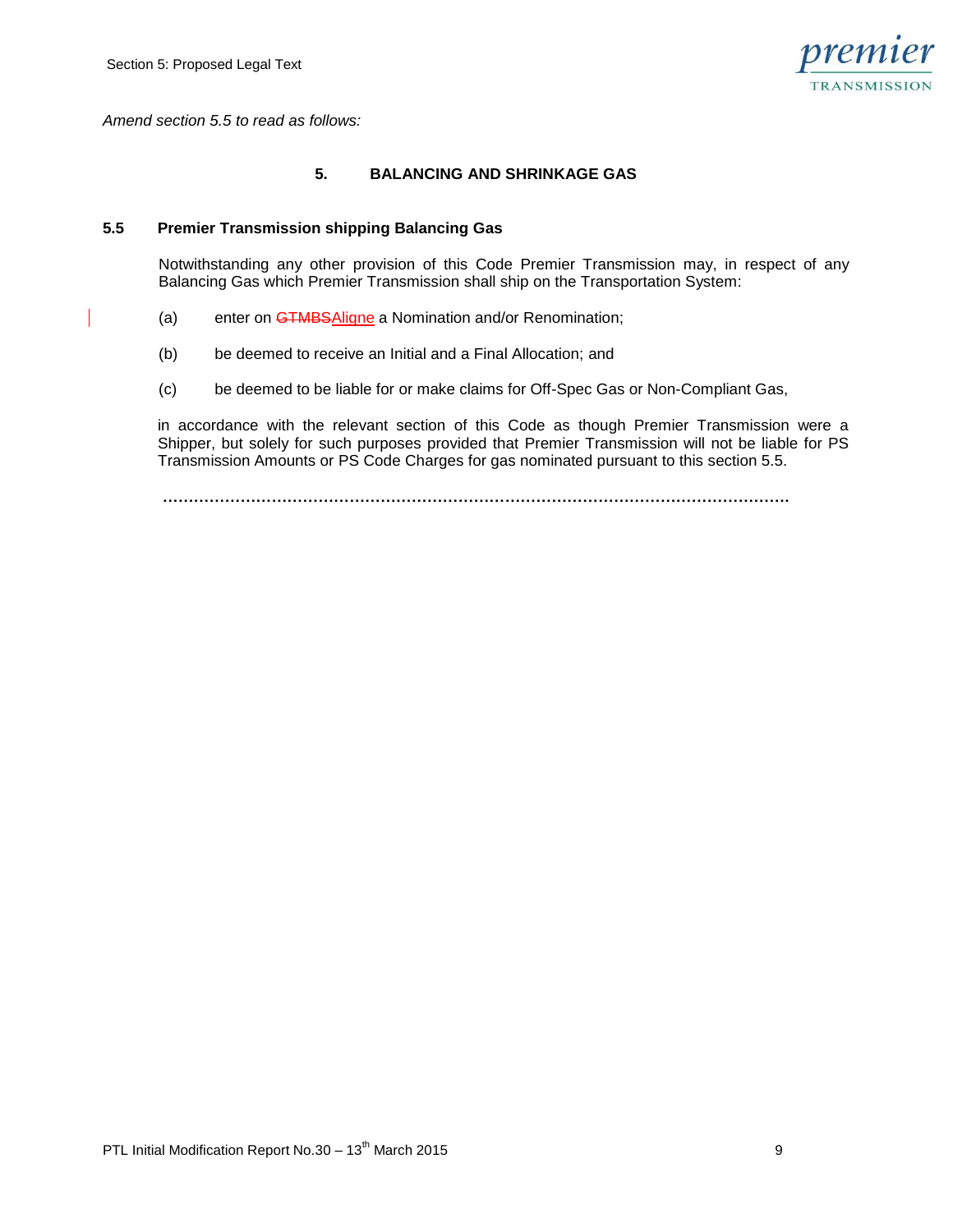

*Amend sections 6.4 and 6.5 to read as follows:*

## **6. CAPACITY REDUCTION AND EMERGENCIES**

#### **6.4 Flow Orders for a D-1 Predicted Capacity Shortfall or Day D Capacity Shortfall**

- 6.4.1 Premier Transmission shall declare a D-1 Predicted Capacity Shortfall or Day D Capacity Shortfall by issuing a Flow Order to all affected Shippers informing such Shippers of the application of section 6.2 or 6.3 (as appropriate) which shall have the effect that the Nominated Quantity and Daily Profile shall for all purposes under this Code become the amount set out in the Flow Order with effect from the issue of the Flow Order.
- 6.4.2 A Flow Order may be issued, in accordance with section 6.2.3 or 6.3.3, as a result of the Available Firm Capacity being affected by, inter alia, the occurrence of an Emergency, the occurrence of a Maintenance Day or the occurrence of an event of Force Majeure.
- 6.4.3 A Shipper shall, notwithstanding any other provision of this Code but without prejudice to the generality of section 2.2.3, comply with a Flow Order within 5 hours if it is issued on D-1 and 2 hours if it is issued on D.
- 6.4.4 Where Premier Transmission reasonably believes;
	- (a) that gas is being offtaken from the Transportation System by a Shipper in such a manner as does not or will not comply with a Flow Order; and
	- (b) that the Transportation System integrity may be prejudiced as a result, or the service to other Shippers may be affected or compromised,

Premier Transmission may take any steps available to it to secure a reduction in the rate of, or the discontinuance of, the offtake of gas from the Transportation System at the Exit Point by the Shipper. Premier Transmission, however, acknowledges that, where a Downstream Load Statement confirms that gas made available for offtake from the Exit Point is supplied to downstream consumers whose loads are less than 733,000 MWkWh/day, the ability to control rates and quantities of offtake are limited and this shall be taken in account when applying this section 6.4.4.

- 6.4.5 The steps referred to in section 6.4.4 include the isolation of the relevant Exit Point but, without prejudice to any other provision of this Code, Premier Transmission shall endeavour not to take this step where, in its opinion, alternative steps are available and adequate in the circumstances. In the event that an Exit Point is so isolated Premier Transmission shall explain to any affected Shipper why the Exit Point was isolated.
- 6.4.6 Premier Transmission shall, where the necessity for the Flow Order has ceased, notify:
	- (a) any Shipper to which the Flow Order was issued of the time after which the Flow Order shall cease to apply and after which the Shippers may, subject to the provisions of this Code, submit a Renomination; and
	- (b) to any Shipper who requests it, an explanation of why the Flow Order was issued and the circumstances which gave rise to the need for it.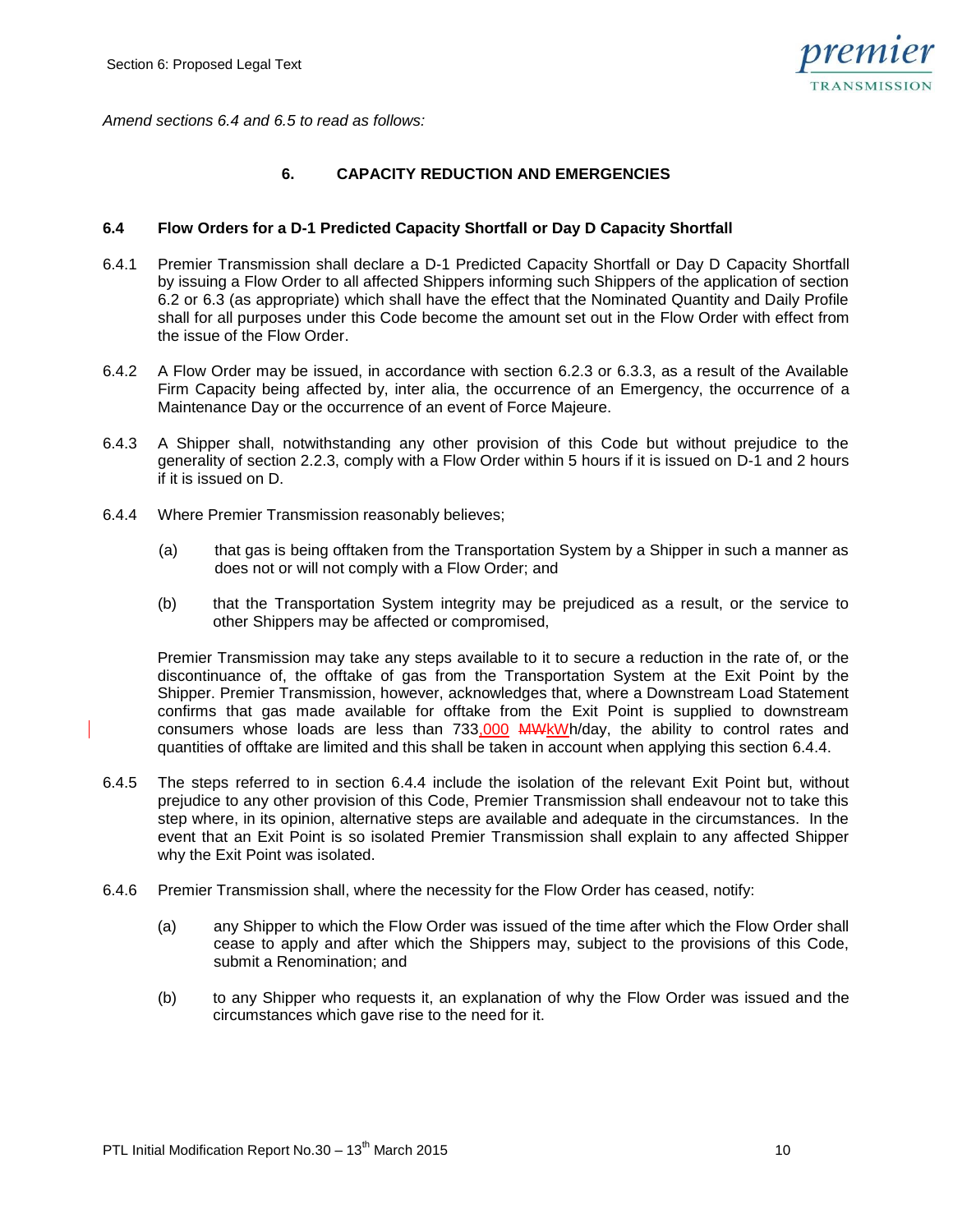

## **6.5 Emergencies**

- 6.5.1 The existence of an Emergency under this Code shall be determined by Premier Transmission, acting as a Reasonable and Prudent Operator, irrespective of the cause of the Emergency, or whether Premier Transmission or any other person may have caused, or contributed to the Emergency.
- 6.5.2 An Emergency (an **"Emergency")**:
	- (a) may exist by reason of an escape, or suspected escape, of gas; or
	- (b) may exist in circumstances in which, in the opinion of Premier Transmission:
		- (i) the safety of the Transportation System is significantly at risk;
		- (ii) the safe conveyance of gas by the Transportation System is significantly at risk;
		- (iii) gas conveyed by the Transportation System is at such a pressure or of such a quality as to constitute, when supplied to premises, a danger to life or property;
		- (iv) where Premier Transmission's ability to maintain safe pressures within the Transportation System is affected or threatened by an interruption or disruption to the Transportation System, an insufficiency of deliveries of gas to the Transportation System, or by any actual or potential failure of or damage to any part of the Transportation System; or
		- (v) in any other circumstances reasonably believed by Premier Transmission to constitute an Emergency (which, for the avoidance of doubt, includes circumstances upstream of the Moffat Entry Point); and
	- (c) shall exist:
		- (i) where Premier Transmission declares an Emergency in co-operation with the Northern Ireland Network Emergency Coordinator;
		- (ii) where a reduction in the quantity of gas available for offtake in respect of downstream consumers whose loads are less than 733,000 MWkWh/annum is applied in accordance with section 6.2.3 (b) (iv) or 6.3.3 (b) (iii).
- 6.5.3 An Emergency shall continue until such time as Premier Transmission determines that the circumstances referred to in this section 6.5 no longer apply, that no further Emergency Steps are required, and that normal operation of the Transportation System and implementation of this Code may be resumed.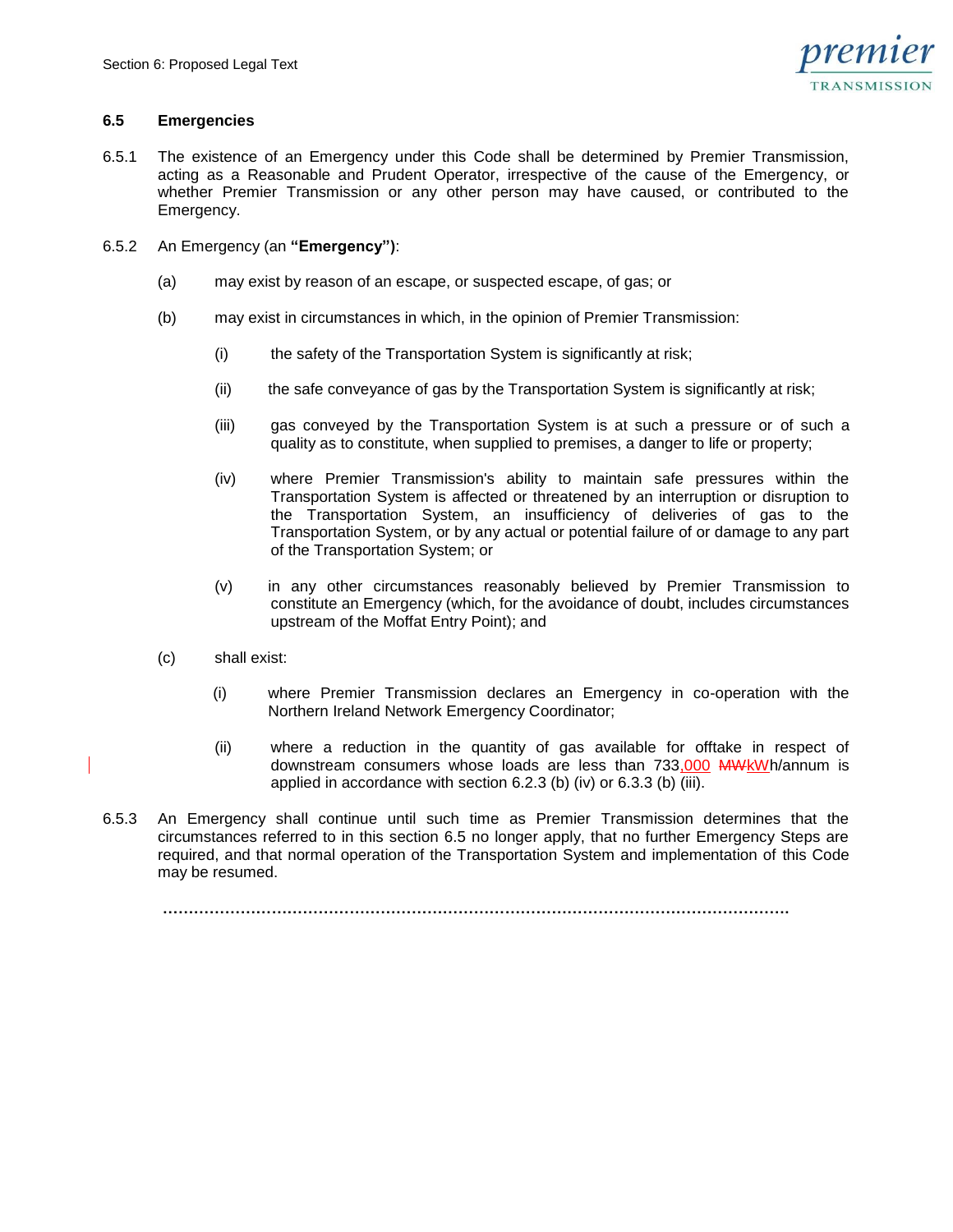

*Amend section 12.7 to read as follows:*

# **12. CHARGES, PAYMENT AND TAX**

## **12.7 Outstanding PS Code Charges**

- 12.7.1 Premier Transmission shall be entitled to recover monies in respect of all PS Code Charges due and owing from a Shipper in accordance with section 12.7.2 from all other Shippers in accordance with this section 12.7.
- 12.7.2 If any payment of PS Code Charges due to Premier Transmission under this Code, remains unpaid in whole or in part, after:
	- (a) the Due Date; and
	- (b) Premier Transmission has taken any steps available to it under this Code and all other reasonable steps to secure its recovery having taken into account any Directions of the Credit Committee in respect of the debt

Premier Transmission shall, subject to section 12.7.6, be entitled to recover the outstanding payment (the **"Outstanding PS Code Charges"** which expression shall include any sum which Premier Transmission is entitled to recover in accordance with this section 12.7) in accordance with section 12.7.3, 12.7.4 and 12.7.5.

- 12.7.3 Premier Transmission shall:
	- (a) be entitled to recover from a Shipper a proportion of the aggregate of all Outstanding PS Code Charges, together with interest on such amount from any Due Date until the date of payment at LIBOR plus 0.75% compounded Monthly, in the next Gas Year in twelve (12) equal instalments not later than ten (10) Business Days after the end of each Month; and
	- (b) deposit any such Outstanding PS Code Charges recovered from a Shipper in a separate interest bearing account and apply all sums, including interest, in such account in accordance with section 12.7.7.
- 12.7.4 The proportion of such amount that Premier Transmission shall recover from each Shipper shall be the proportion that the aggregate of the relevant Shipper's Firm Allocated Quantities and Interruptible Allocated Quantities (if relevant) in respect of the Month in respect of which the relevant payment was not made bears to the aggregate of all Shipper's Firm Allocated Quantities and Interruptible Allocated Quantities (if relevant) in respect of such Month provided that in any Month in which such quantities shall all be zero (0) each Shipper shall be deemed to have a Firm Allocated Quantity of one (1) MWkWh in relation to each Exit Point in respect of which it has an Exit Point Registration.
- 12.7.5 In the case of a liquidator, receiver or an administrator or an examiner being appointed over any part of the assets of a Shipper or any event similar, equivalent or analogous to any of such events occurring in relation to the Shipper in Great Britain or any other jurisdiction any payment due to Premier Transmission under this Code in respect of PS Code Charges remaining unpaid after the Due Date shall, upon such event occurring, be an Outstanding PS Code Charge recoverable in accordance with this section 12.7.
- 12.7.6 Premier Transmission shall, to the extent that it recovers any Outstanding PS Code Charges from a Shipper in respect of which it subsequently receives a payment under a liquidation or administration, pay an amount equal to such payment received to the Shippers from which the Outstanding PS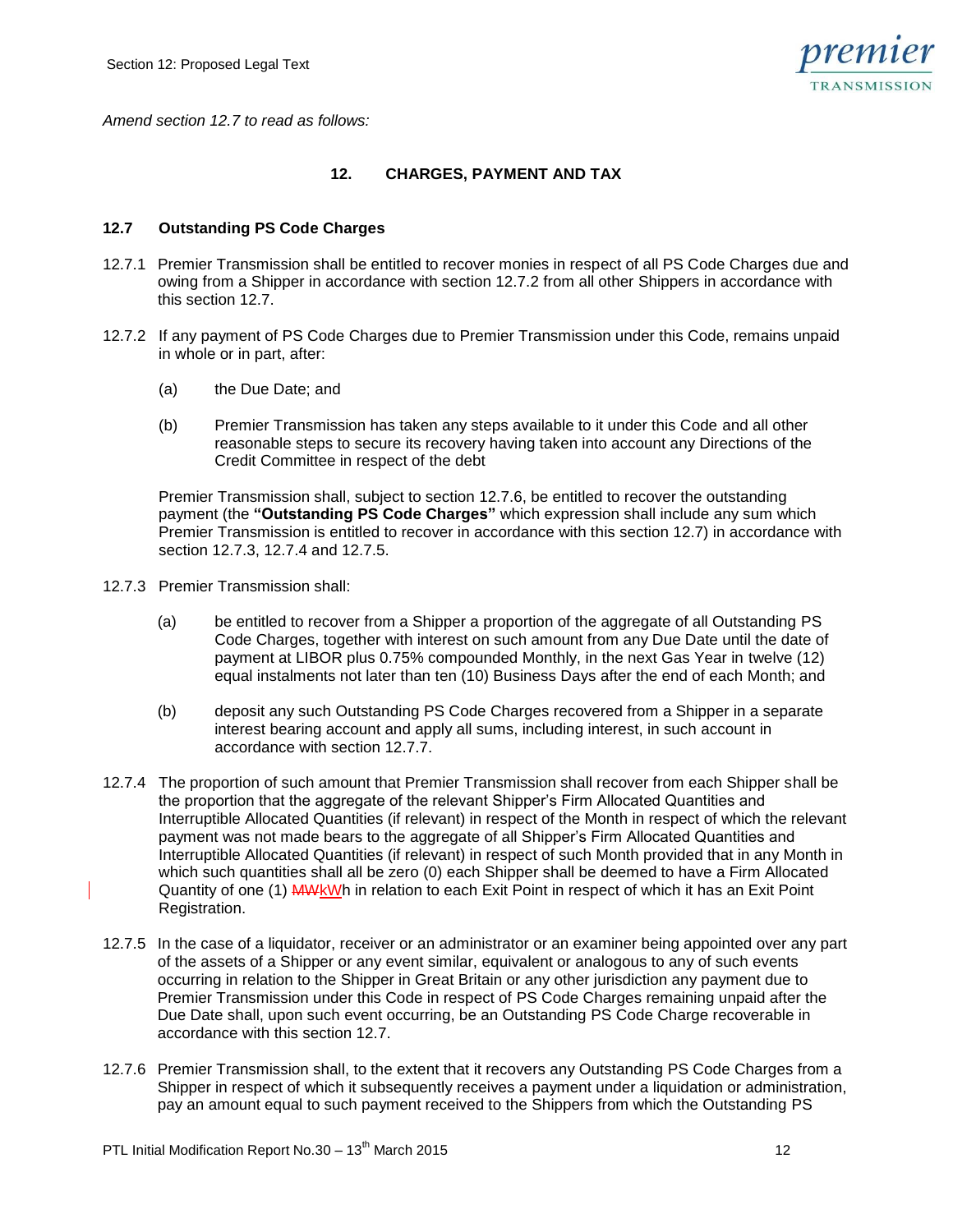

Code Charges was recovered pro rata to the proportions in which the Outstanding PS Code Charges was recovered provided that no Shipper shall be entitled to receive any sum greater than the amount it actually paid to Premier Transmission in respect of such Outstanding PS Code Charges.

12.7.7 A Shipper acknowledges that Premier Transmission shall, and Premier Transmission agrees to, apply all sums deposited in and interest earned on the account referred to in section 12.7.3 (b) in making an immediate payment of the Outstanding PS Code Charges due to Premier Transmission; or shall credit the relevant amounts to the PTL Postalised Network Disbursement Bank Account.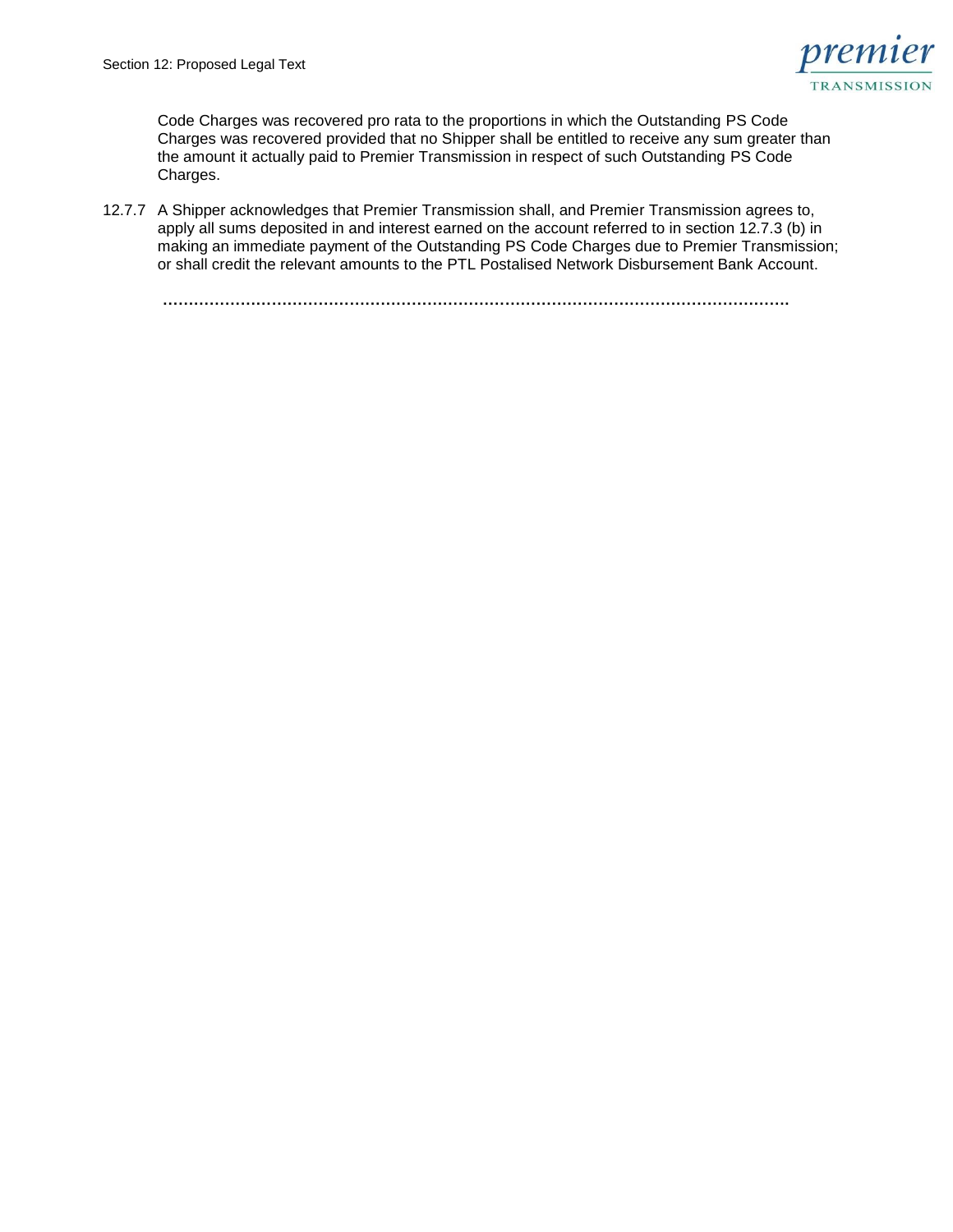*Amend section 17.7 to read as follows:*



#### **17. ACCESSION TO THE CODE, EXIT POINT REGISTRATION, DOWNSTREAM LOAD STATEMENTS AND RETIREMENT FROM THE CODE**

## **Downstream Load Statements**

## **17.7 Downstream Load Statement**

- 17.7.1 A Shipper shall be required to provide Premier Transmission with a statement in the Prescribed Form (a **"Downstream Load Statement"**) in respect of an Exit Point before it may obtain an Exit Point Registration in respect of that Exit Point.
- 17.7.2 A Shipper at Belfast Gas Exit Point 1, Belfast Gas Exit Point 2 or Stranraer Exit Point shall provide PTL with a revised Downstream Load Statement fifteen (15) Business Days before each Mid Year date and fifteen (15) Business Days before the end of the Gas Year. PTL shall inform any new Shipper whether or not they are required to submit a revised Downstream Load Statement in accordance with this clause 17.7.2 immediately preceding the date of their initial Downstream Load Statement submission.
- 17.7.3 A Shipper or a Prospective Shipper wishing to become a Shipper shall, if it becomes aware that any information in a Downstream Load Statement is incorrect, provide Premier Transmission on ten (10) Business Days notice with a revised Downstream Load Statement which is accurate. References in this Code to a Downstream Load Statement are to the latest revised Downstream Load Statement from time to time.
- 17.7.4 A Downstream Load Statement, shall contain the End User's statement of the maximum quantity in MWkWh/day which may reasonably be required to supply the relevant Downstream Load Category.
- 17.7.5 A Shipper shall, if requested by PTL, provide to PTL any information relating to their actual Downstream Load, over a given period of time.
- 17.7.6 At the discretion of Premier Transmission, section 17.7 shall not apply in respect of any Shipper, or Prospective Shipper, that does not have a Gas Supply Licence, but does with the Authority's prior written consent to either:
	- (i) hold Firm Capacity; or
	- (ii) have entitlement to Exit gas from the NI Network as if it had a Gas Supply Licence,

provided that the Shipper submits to Premier Transmission a copy of such consent from the Authority.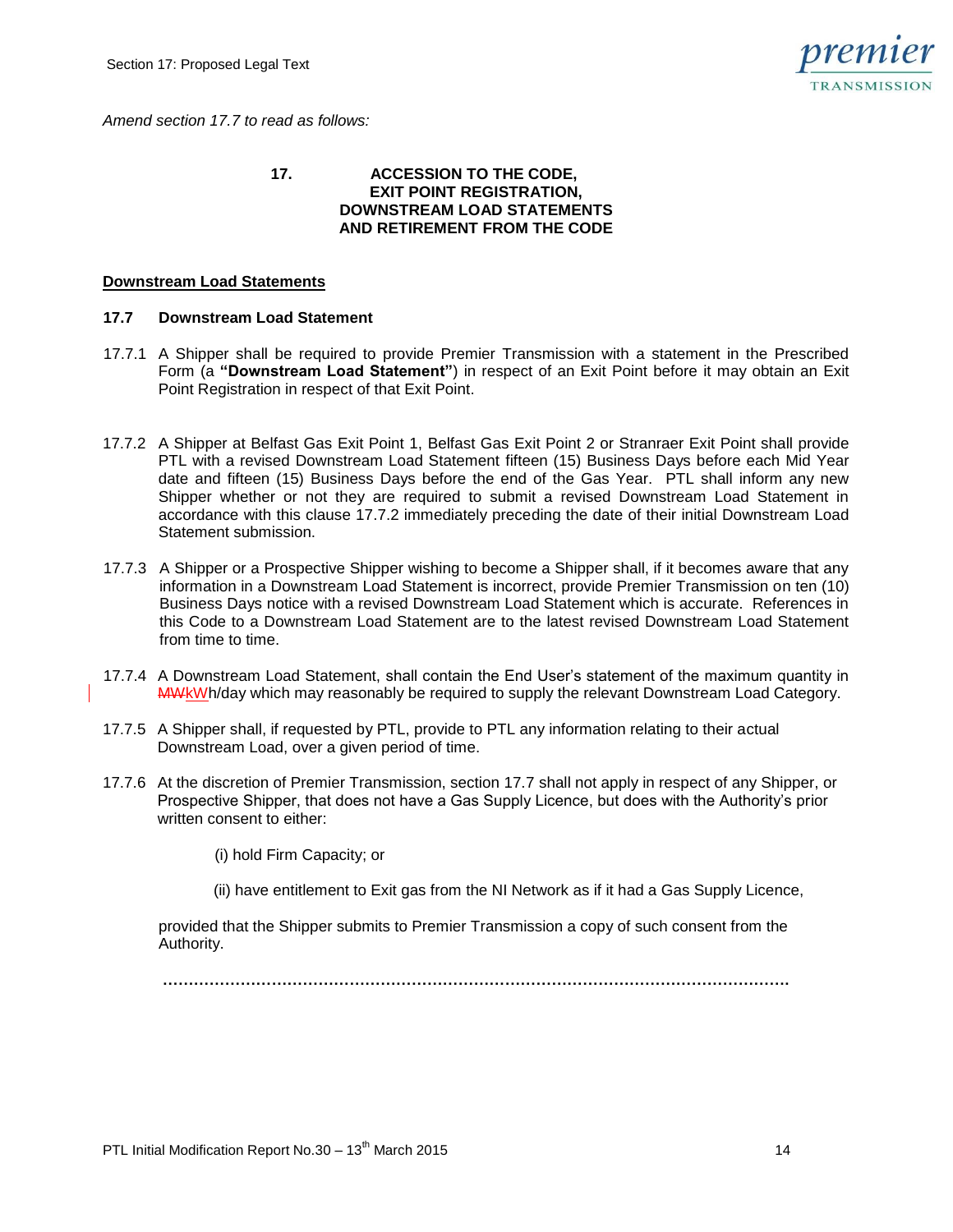

*Amend sections 20.1 to 20.4 to read as follows:*

# **20. GENERAL**

## **Communications**

## **20.1 Gas Transportation Management and Billing System**

- 20.1.1 Premier Transmission proposes to establish an information exchange system for the purposes of supporting the implementation of this Code or any operational procedures established in respect of this Code or the operation of the PTL System (an "**GTMB Aligne System**").
- 20.1.2 Premier Transmission proposes to establish an Ancillary System (the "**Ancillary System**") for the purposes of supporting the implementation of the Capacity Booking Optimisation Methodology and the provision of Firm Capacity Notices in relation to Daily Capacity and Firm Capacity purchase pursuant to section 1.16. The Ancillary System shall, for the purposes of the Code, form part of the AligneGTMB System.
- 20.1.3 Premier Transmission may, from time to time, prescribe which communications shall be made by the parties in respect of this Code or the operation of the PTL System using the AligneGTMB System (an "**GTMBSAligne Communication**") and the form of any GTMBSAligne Communication. For the avoidance of doubt, communications using the Ancillary System shall, for the purposes of the Code, be **GTMBSAligne Communications.**
- 20.1.4 Subject to section 20.2, If Premier Transmission does so prescribe that a communication shall be an GTMBSAligne Communication and the form of the GTMBSAligne Communication, the communication may only be given by a Shipper by that means and in that form and any communication given by a Shipper by any other means or in any other form shall be deemed to have not been given for the purposes of this Code the operation of the PTL System.
- 20.1.5 Premier Transmission and each Shipper agrees that any GTMBSAligne Communication shall have legal effect for the purposes of this Code.
- 20.1.6 The AligneGTMB System may, upon giving a Shipper reasonable notice, be reasonably modified from time to time by Premier Transmission.

#### **20.2 Failure of AligneGTMB System**

- 20.2.1 Premier Transmission may, acting as a Reasonable and Prudent Operator, by firstly consulting with and then notifying any Shipper which would be affected, suspend the giving of any communication by the **AligneGTMB** System for so long as Premier Transmission shall prescribe. In this event any communication in relation to the Code shall be given by fax in accordance with section 20.5.
- 20.2.2 A Shipper may request Premier Transmission to suspend the giving of any communication by the AligneGTMB System where it considers access to it is prevented or restricted. Premier Transmission shall suspend the giving of any communication by the AligneGTMB System if, acting as a Reasonable and Prudent Operator, it believes the request of the Shipper to be reasonable.
- 20.2.3 The Shipper shall at the request of Premier Transmission provide any information reasonably requested by Premier Transmission in order to investigate, diagnose, test the AligneGTMB System or repair any faults.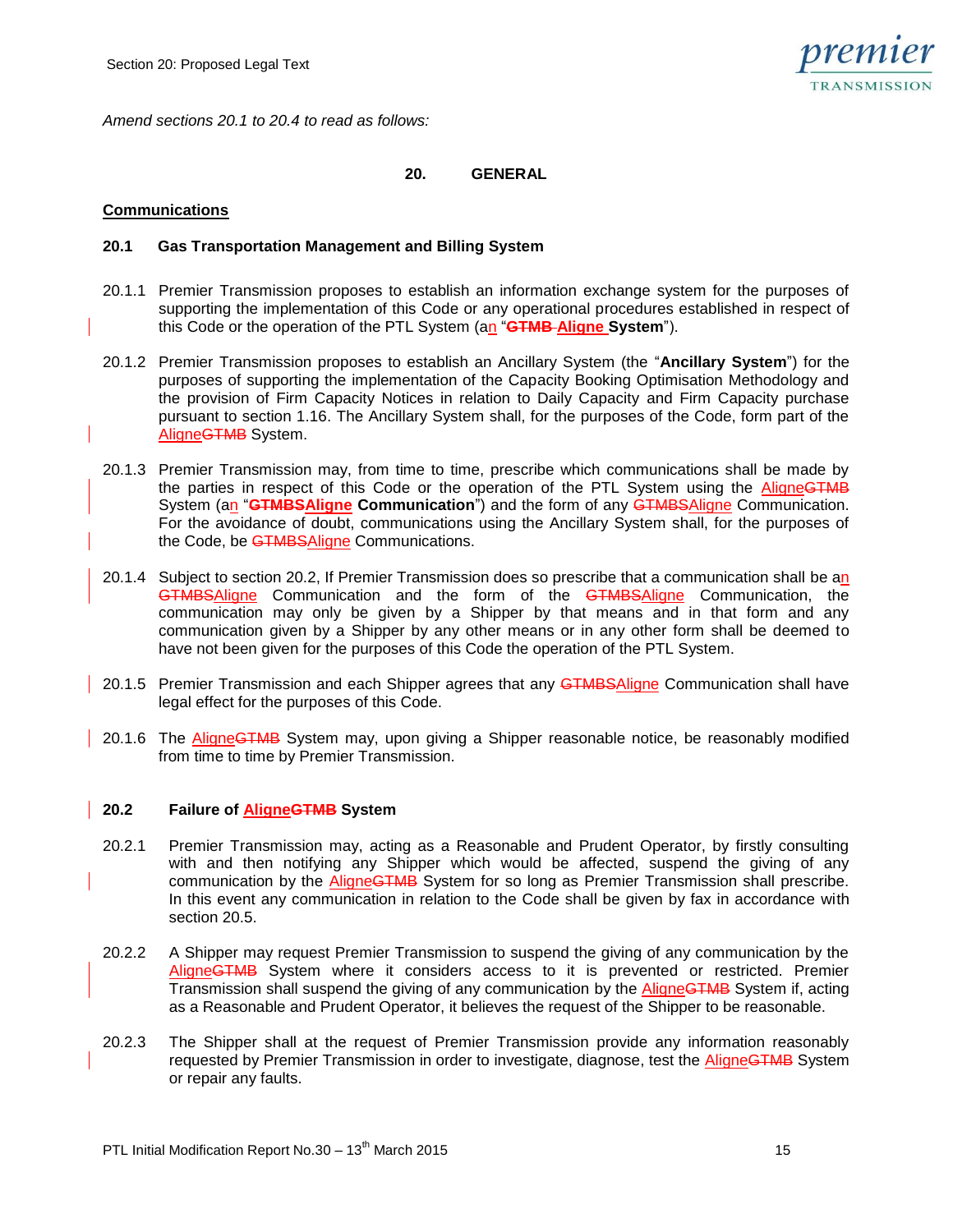

20.2.4 Premier Transmission may plan outages for maintenance of the AligneGTMB System at any time, but will endeavour to minimise the business impact of such outages to all parties. Premier Transmission will endeavour to give Shippers at least 10 Business days prior notice of any such planned outage together with, where possible, an estimate of the expected duration of such outage.

#### **20.3 Licence to use AligneGTMB System**

- 20.3.1 Subject to this section 20.1 Premier Transmission licences a Shipper, for the purposes contemplated by this Code, but not otherwise:
	- (a) to have access to and use the AligneGTMB System;
	- (b) to use the software installed in respect of the AligneGTMB System; and
	- (c) make use of any manual or other materials provided by Premier Transmission in respect of the AligneGTMB System

(collectively the "**Licensed Software and Materials**") provided that a Shipper shall only use the Licensed Software and Materials for its own internal purposes and for its business operations.

- 20.3.2 The licence granted in section 20.3.2 to a Shipper is royalty free, non-exclusive and nontransferable and shall terminate automatically upon that Shipper ceasing to be a Shipper for any reason.
- 20.3.3 The Licensed Software and Materials and all copyright and other intellectual property rights of whatever nature in the Licensed Software and Materials are and shall at all times remain, as between Premier Transmission and a Shipper, the property of Premier Transmission.
- 20.3.4 A Shipper shall not:
	- (a) use the Licensed Software and Materials other than as permitted in accordance with section 20.3.1;
	- (b) copy the Licensed Software and Materials;
	- (c) sub-license the use of the Licensed Software and Materials;
	- (d) except as may be permitted by law, decompile, disassemble or modify the whole or any part of the software comprised in the Licensed Software and Materials;
	- (e) without the prior written consent of Premier Transmission permit any unauthorised party to use the Licensed Software and Materials.
	- 20.3.5 If through the AligneGTMB System a Shipper obtains or receives unauthorised access to information concerning another Shipper, or receives a communication sent to another Shipper, the receiving Shipper will promptly so inform Premier Transmission and will close the screen on which such information or communication appears or delete the same from its equipment without making any copy of it (and destroying any copy accidentally made) and make no further use of it.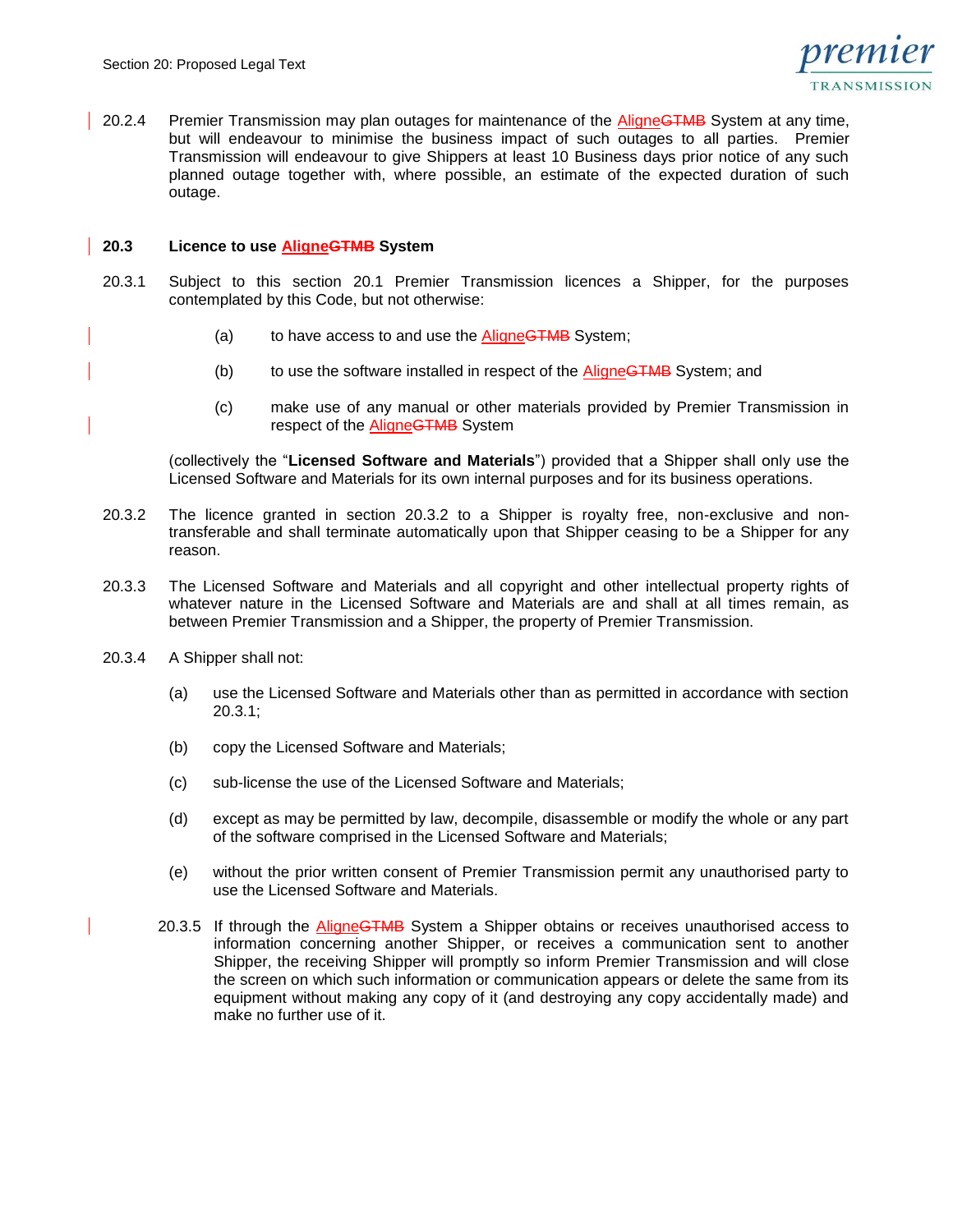

## **20.4 Provision and return of Licensed Software and Materials**

- 20.4.1. Premier Transmission shall provide one copy of the Licensed Software and Materials to a Shipper promptly after it becoming a Shipper.
- 20.4.2 Premier Transmission may make a reasonable charge for any additional copies of the Licensed Software and Materials or training requested by a Shipper.
- 20.4.3 Premier Transmission shall have no obligation to provide a Shipper with computer hardware, telephone lines or equipment to secure access to the **AligneGTMB** System.
- 20.4.4 If a Shipper ceases to be entitled to use the AligneGTMB System for any reason it shall return any Licensed Software and Materials with which it has been provided and ensure that its employees and other representatives discontinue access to and use of AligneGTMB System. If a Shipper has damaged or lost any Licensed Software and Materials it shall reimburse Premier Transmission any reasonable costs and expenses incurred by Premier Transmission in respect of such loss.
- 20.4.5 A Shipper shall on the written request of Premier Transmission return or destroy any version of the Licensed Software and Materials for which a revised version has been issued.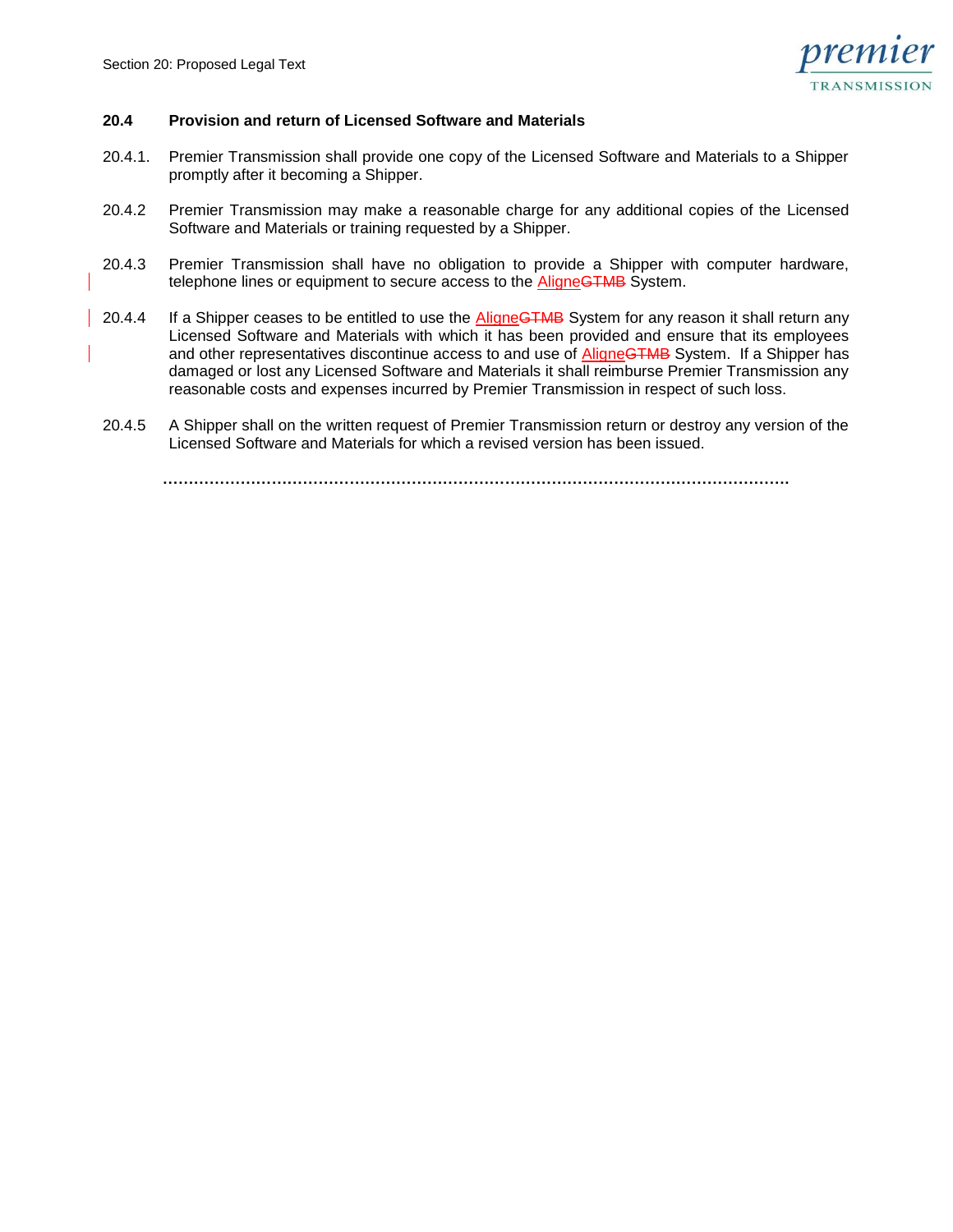

*Amend Appendix 1 to include new terms (and modify existing terms) to read as shown in the list below:*

# **APPENDIX 1**

# **DEFINITIONS AND INTERPRETATION**

## **Part I - Definitions**

In this Code:

| "Aligne<br><b>Communication"</b> | has the meaning given to it in section 20.1.2;                                                                                                                                                                                                                                       |
|----------------------------------|--------------------------------------------------------------------------------------------------------------------------------------------------------------------------------------------------------------------------------------------------------------------------------------|
|                                  |                                                                                                                                                                                                                                                                                      |
| "Aligne System"                  | has the meaning given to it in section 20.1.1;                                                                                                                                                                                                                                       |
| "Flow Rate"                      | means the instantaneous rate of flow of gas expressed in MWKKW;                                                                                                                                                                                                                      |
| "GTMBS                           |                                                                                                                                                                                                                                                                                      |
| <b>Communication"</b>            | has the meaning given to it in section 20.1.2;                                                                                                                                                                                                                                       |
| "GTMB System"                    | has the meaning given to it in section 20.1.1;                                                                                                                                                                                                                                       |
| "Joule"                          | means the joule as defined in ISO 80000-1:2009ISO 1000 - 1981 (E);                                                                                                                                                                                                                   |
| "Kilojoule"                      | means one thousand (1000) joules;                                                                                                                                                                                                                                                    |
| "Kilowatt" and                   |                                                                                                                                                                                                                                                                                      |
| "kW"                             | means one (1) kilojoule per second;                                                                                                                                                                                                                                                  |
| "Kilowatt Hour"                  |                                                                                                                                                                                                                                                                                      |
| and "kWh"                        | means three thousand six hundred (3600) kilojoules;                                                                                                                                                                                                                                  |
| "Megajoule"                      | means one million Joules;                                                                                                                                                                                                                                                            |
| "Megawatt" and                   |                                                                                                                                                                                                                                                                                      |
| "MW"                             | means one Megajoule per second;                                                                                                                                                                                                                                                      |
| "Megawatt Hour"                  |                                                                                                                                                                                                                                                                                      |
| and "MWh"                        | means 3600 Megajoules;                                                                                                                                                                                                                                                               |
| "Offtake Rate"                   | means the Flow Rate of gas expressed in MWKW for offtake of gas at<br>an Exit Point;                                                                                                                                                                                                 |
| "PTL Daily Profile"              | means the quantity of energy (expressed in MWKWh and set out in an<br>hourly profile) to be delivered to the Transportation System at Moffat<br>Entry Point and which is submitted by Premier Transmission to<br>BGE(UK) in accordance with the BGE(UK) Transportation<br>Agreement; |
| "Quantity"                       | means a quantity of gas expressed in MWKWh calculated by<br>multiplying the volume by the applicable calorific value and<br>"quantities" shall be construed accordingly;                                                                                                             |